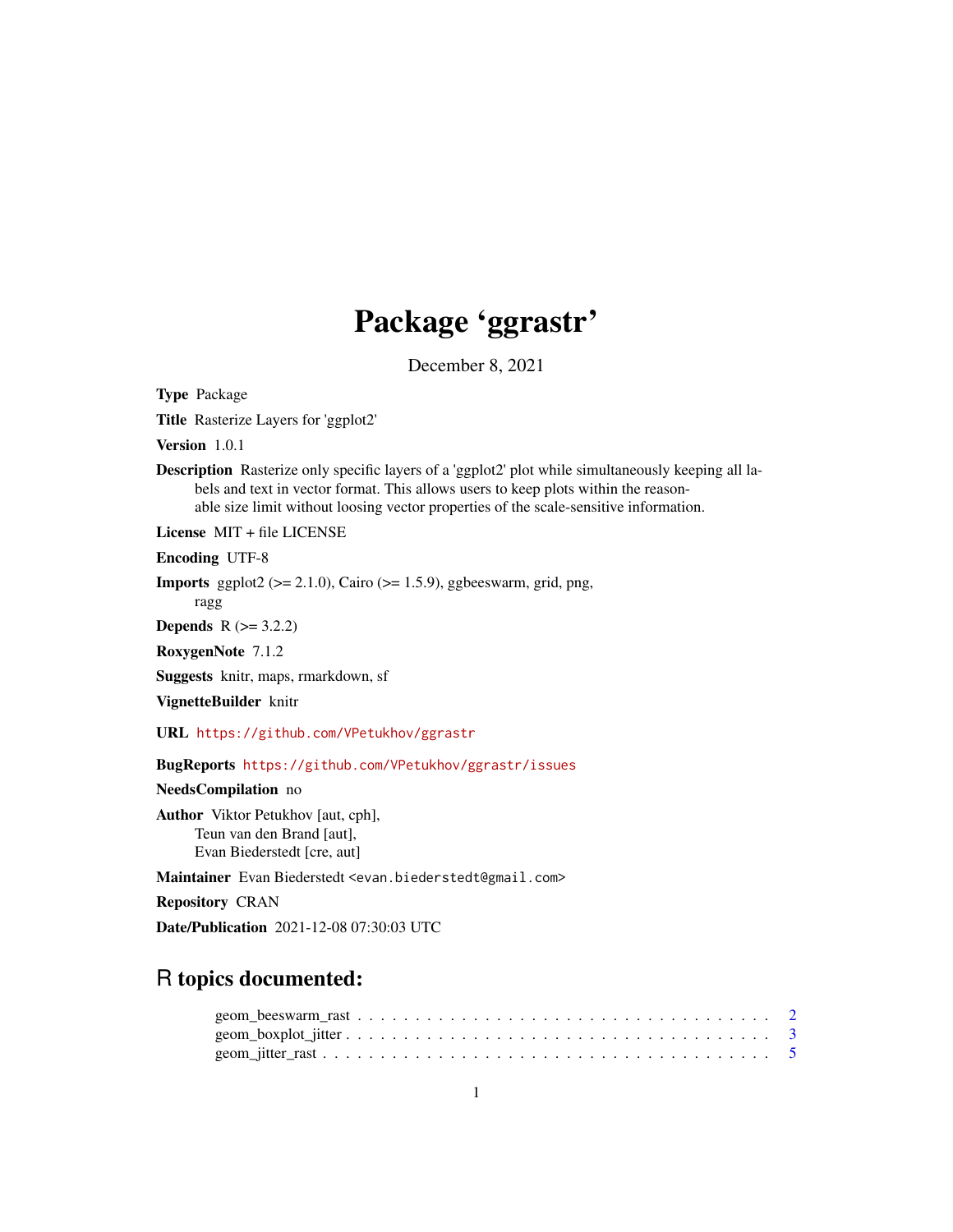<span id="page-1-0"></span>

| Index |  |
|-------|--|
|       |  |
|       |  |
|       |  |
|       |  |
|       |  |
|       |  |

geom\_beeswarm\_rast *This geom is similar to* [geom\\_beeswarm](#page-0-0)*, but creates a raster layer*

#### Description

This geom is similar to [geom\\_beeswarm](#page-0-0), but creates a raster layer

#### Usage

```
geom_beeswarm_rast(
  ...,
 priority = c("ascending", "descending", "density", "random", "none"),
 cex = 1,
 groupOnX = NULL,dodge.width = 0,
 raster.dpi = getOption("ggrastr.default.dpi", 300),
 dev = "cairo",scale = 1)
```

| $\ddotsc$   | Other arguments passed on to layer (). These are often aesthetics, used to set<br>an aesthetic to a fixed value, like colour = "red" or size = 3. They may also<br>be parameters to the paired geom/stat.                                                                                                                                                         |
|-------------|-------------------------------------------------------------------------------------------------------------------------------------------------------------------------------------------------------------------------------------------------------------------------------------------------------------------------------------------------------------------|
| priority    | string Method used to perform point layout (see ggbeeswarm::position_beeswarm).                                                                                                                                                                                                                                                                                   |
| cex         | numeric Scaling for adjusting point spacing (see ggbeeswarm: position_beeswarm)                                                                                                                                                                                                                                                                                   |
| group0nX    | boolean Whether jitter be added to the x axis (default=NULL). if TRUE then jit-<br>ter is added to the x axis and if FALSE jitter is added to the y axis. (The default<br>NULL causes the function to guess which axis is the categorical axis based on<br>the number of unique entries in each). Refer to see ggbeeswarm::position_beeswarm<br>for more details. |
| dodge.width | numeric Amount by which points from different aesthetic groups will be dodged<br>(default=0). This requires that one of the aesthetics is a factor. Refer to see<br>ggbeeswarm::position_beeswarm for more details.                                                                                                                                               |
| raster.dpi  | integer Resolution of the rastered image in dots per inch (default=300).                                                                                                                                                                                                                                                                                          |
| dev         | string Specifies the device used, which can be one of: "cairo", "ragg" or<br>"ragg_png" (default="cairo").                                                                                                                                                                                                                                                        |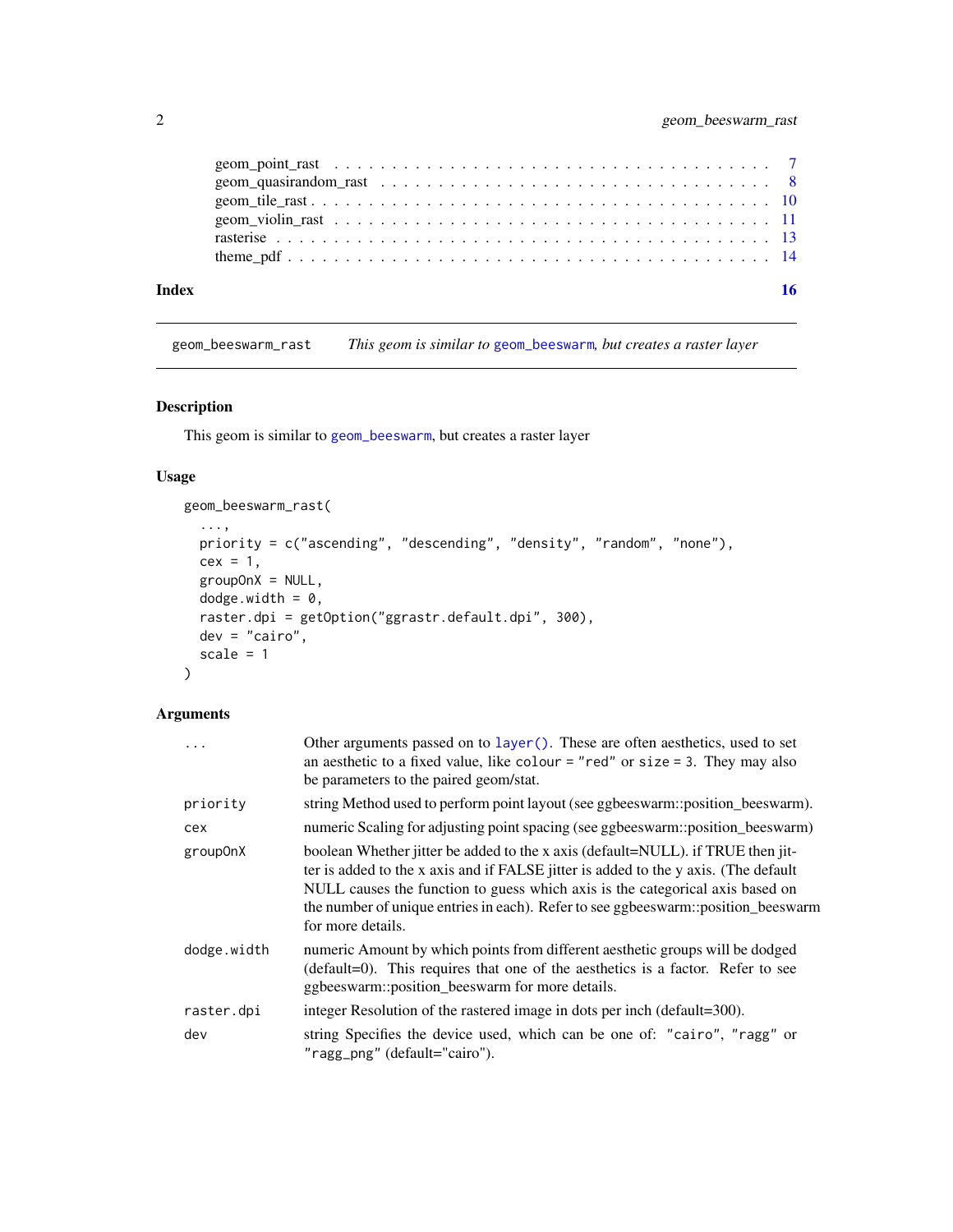<span id="page-2-0"></span>scale numeric Scaling factor to modify the raster object size (default=1). The parameter 'scale=1' results in an object size that is unchanged, 'scale'>1 increase the size, and 'scale'<1 decreases the size. These parameters are passed to 'height' and 'width' of grid::grid.raster(). Please refer to 'rasterise()' and 'grid::grid.raster()' for more details.

#### Value

geom\_beeswarm plot with rasterized layer

#### Examples

```
library(ggplot2)
library(ggrastr)
```
 $ggplot(mtcars) + geom_beeswarm_rrast(aes(x = factor(cyl), y = mpg), raster.dpi = 600, cex = 1.5)$ 

| geom_boxplot_jitter | This geom is similar to geom_boxplot, but allows to jitter outlier |
|---------------------|--------------------------------------------------------------------|
|                     | <i>points and to raster points layer.</i>                          |

#### Description

This geom is similar to [geom\\_boxplot](#page-0-0), but allows to jitter outlier points and to raster points layer.

#### Usage

```
geom_boxplot_jitter(
 mapping = NULL,data = NULL,
  dev = "cairo",
  stat = "boxplot",
  position = "dodge",
  na.rm = FALSE,show.legend = NA,
  inherit.aes = TRUE,
  ...,
 outlier.jitter.width = NULL,
 outlier.jitter.height = 0,
 raster.dpi = getOption("ggrastr.default.dpi", 300),
  scale = 1)
```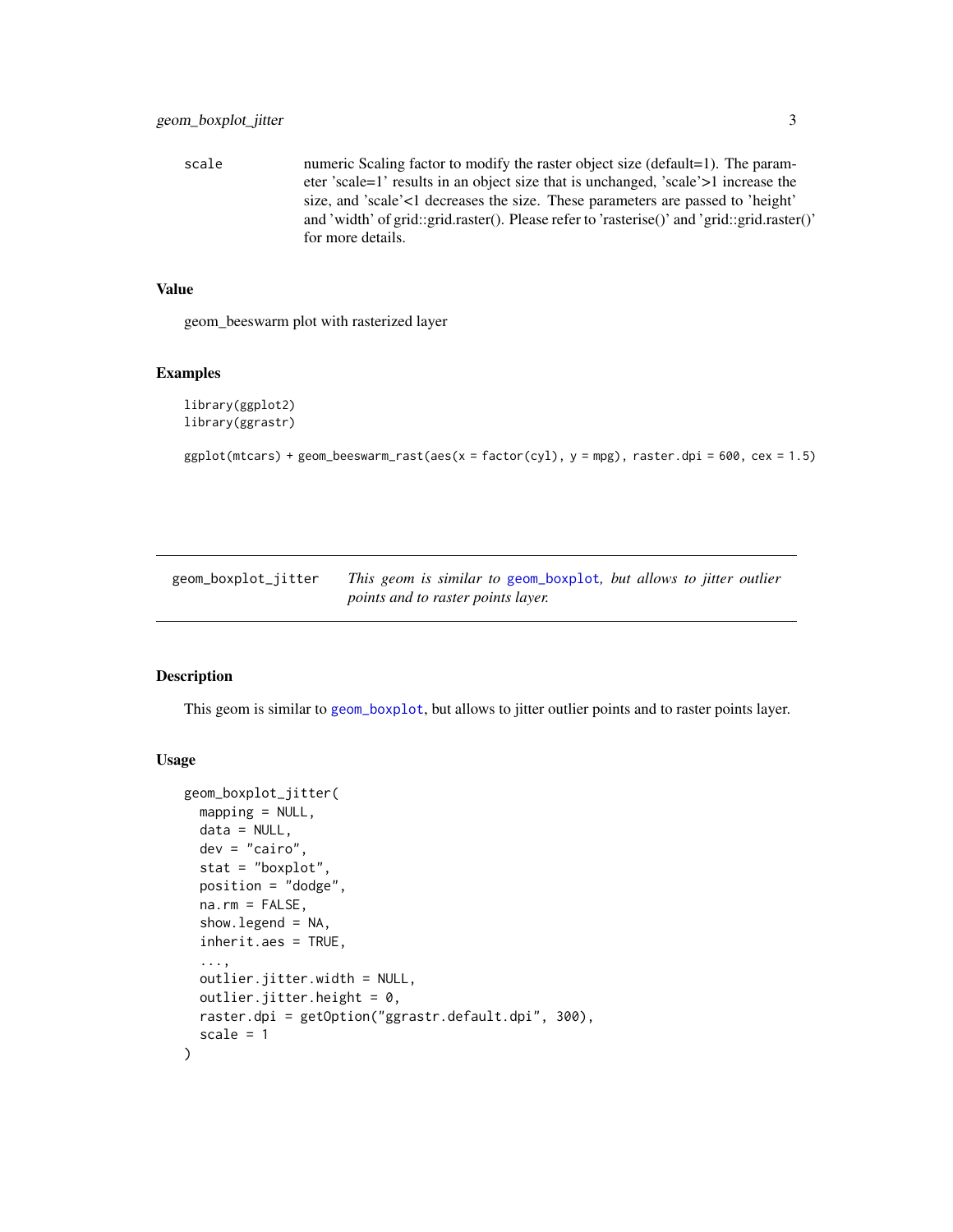<span id="page-3-0"></span>

| mapping               | Set of aesthetic mappings created by aes() or aes_(). If specified and inherit.aes<br>= TRUE (the default), it is combined with the default mapping at the top level of<br>the plot. You must supply mapping if there is no plot mapping.                                                                                                                                    |
|-----------------------|------------------------------------------------------------------------------------------------------------------------------------------------------------------------------------------------------------------------------------------------------------------------------------------------------------------------------------------------------------------------------|
| data                  | The data to be displayed in this layer. There are three options:                                                                                                                                                                                                                                                                                                             |
|                       | If NULL, the default, the data is inherited from the plot data as specified in the<br>call to ggplot().                                                                                                                                                                                                                                                                      |
|                       | A data. frame, or other object, will override the plot data. All objects will be<br>fortified to produce a data frame. See fortify() for which variables will be<br>created.                                                                                                                                                                                                 |
|                       | A function will be called with a single argument, the plot data. The return<br>value must be a data. frame, and will be used as the layer data. A function<br>can be created from a formula (e.g. $\sim$ head(.x, 10)).                                                                                                                                                      |
| dev                   | string Specifies the device used, which can be one of: "cairo", "ragg" or<br>"ragg_png" (default="cairo").                                                                                                                                                                                                                                                                   |
| stat                  | Use to override the default connection between geom_boxplot() and stat_boxplot().                                                                                                                                                                                                                                                                                            |
| position              | Position adjustment, either as a string, or the result of a call to a position adjust-<br>ment function.                                                                                                                                                                                                                                                                     |
| na.rm                 | If FALSE, the default, missing values are removed with a warning. If TRUE,<br>missing values are silently removed.                                                                                                                                                                                                                                                           |
| show.legend           | logical. Should this layer be included in the legends? NA, the default, includes if<br>any aesthetics are mapped. FALSE never includes, and TRUE always includes. It<br>can also be a named logical vector to finely select the aesthetics to display.                                                                                                                       |
| inherit.aes           | If FALSE, overrides the default aesthetics, rather than combining with them.<br>This is most useful for helper functions that define both data and aesthetics and<br>shouldn't inherit behaviour from the default plot specification, e.g. borders().                                                                                                                        |
| $\cdots$              | Other arguments passed on to layer (). These are often aesthetics, used to set<br>an aesthetic to a fixed value, like colour = "red" or size = 3. They may also<br>be parameters to the paired geom/stat.                                                                                                                                                                    |
| outlier.jitter.width  |                                                                                                                                                                                                                                                                                                                                                                              |
|                       | numeric Amount of horizontal jitter (default=NULL). The jitter is added in both<br>positive and negative directions, so the total spread is twice the value specified<br>here. If NULL, no jitter performed.                                                                                                                                                                 |
| outlier.jitter.height |                                                                                                                                                                                                                                                                                                                                                                              |
|                       | numeric Amount of horizontal jitter (default=0). The jitter is added in both<br>positive and negative directions, so the total spread is twice the value specified<br>here.                                                                                                                                                                                                  |
| raster.dpi            | integer Resolution of the rastered image (default=300). Ignored if raster ==<br>FALSE.                                                                                                                                                                                                                                                                                       |
| scale                 | numeric Scaling factor to modify the raster object size (default=1). The param-<br>eter 'scale=1' results in an object size that is unchanged, 'scale'>1 increase the<br>size, and 'scale'<1 decreases the size. These parameters are passed to 'height'<br>and 'width' of grid::grid.raster(). Please refer to 'rasterise()' and 'grid::grid.raster()'<br>for more details. |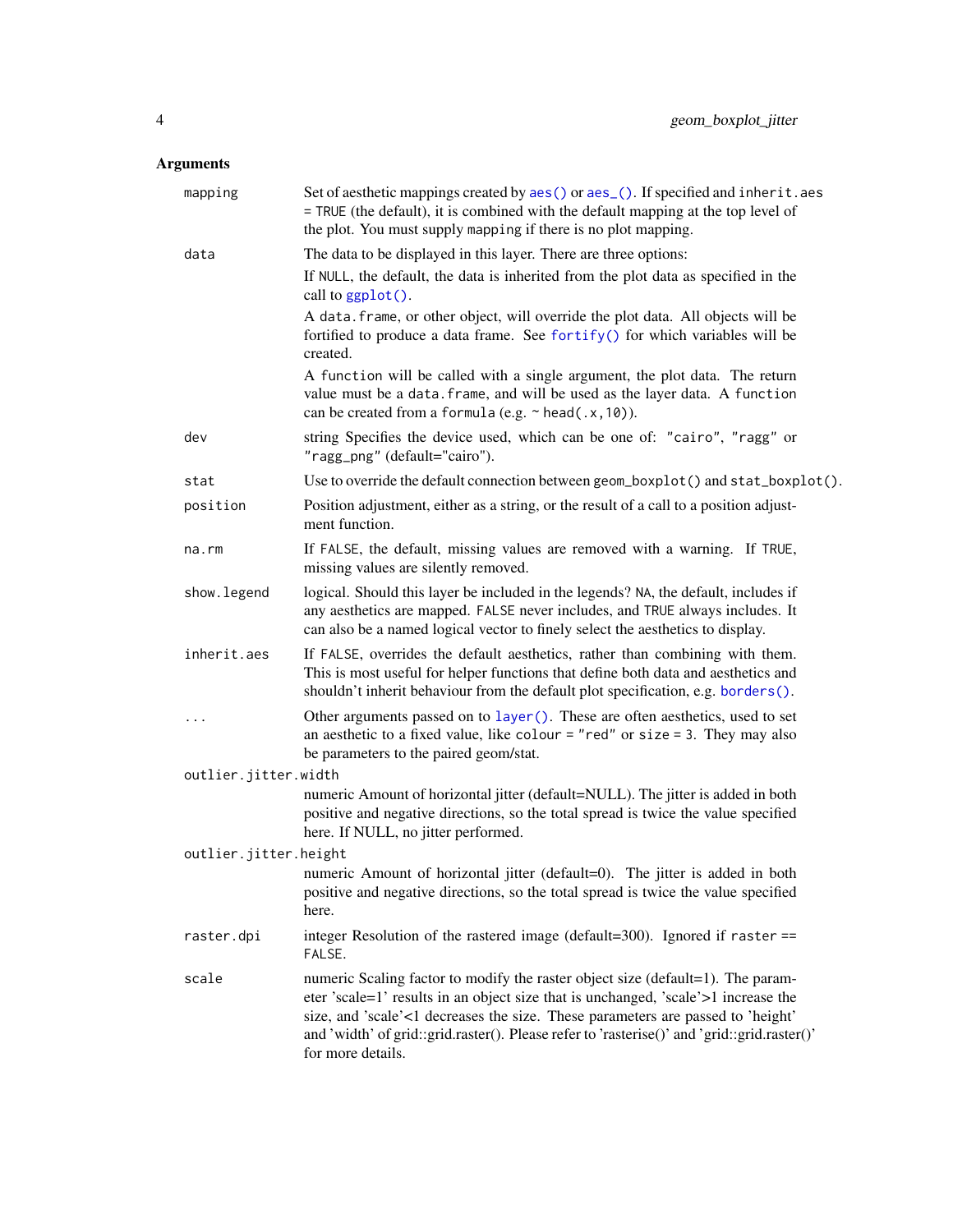#### <span id="page-4-0"></span>Value

geom\_boxplot plot with rasterized layer

#### Aesthetics

geom\_boxplot() understands the following aesthetics (required aesthetics are in bold):

- x *or* y
- lower *or* xlower
- upper *or* xupper
- middle *or* xmiddle
- ymin *or* xmin
- ymax *or* xmax
- alpha
- colour
- fill
- group
- linetype
- shape
- size
- weight

Learn more about setting these aesthetics in vignette("ggplot2-specs").

#### Examples

```
library(ggplot2)
library(ggrastr)
yvalues = rt(1000, df=3)
xvalues = as.factor(1:1000 %% 2)
ggplot() + geom_boxplot_jitter(aes(y=yvalues, x=xvalues), outlier.jitter.width = 0.1, raster = TRUE)
```
geom\_jitter\_rast *This geom is similar to* [geom\\_jitter](#page-0-0)*, but creates a raster layer*

#### Description

This geom is similar to [geom\\_jitter](#page-0-0), but creates a raster layer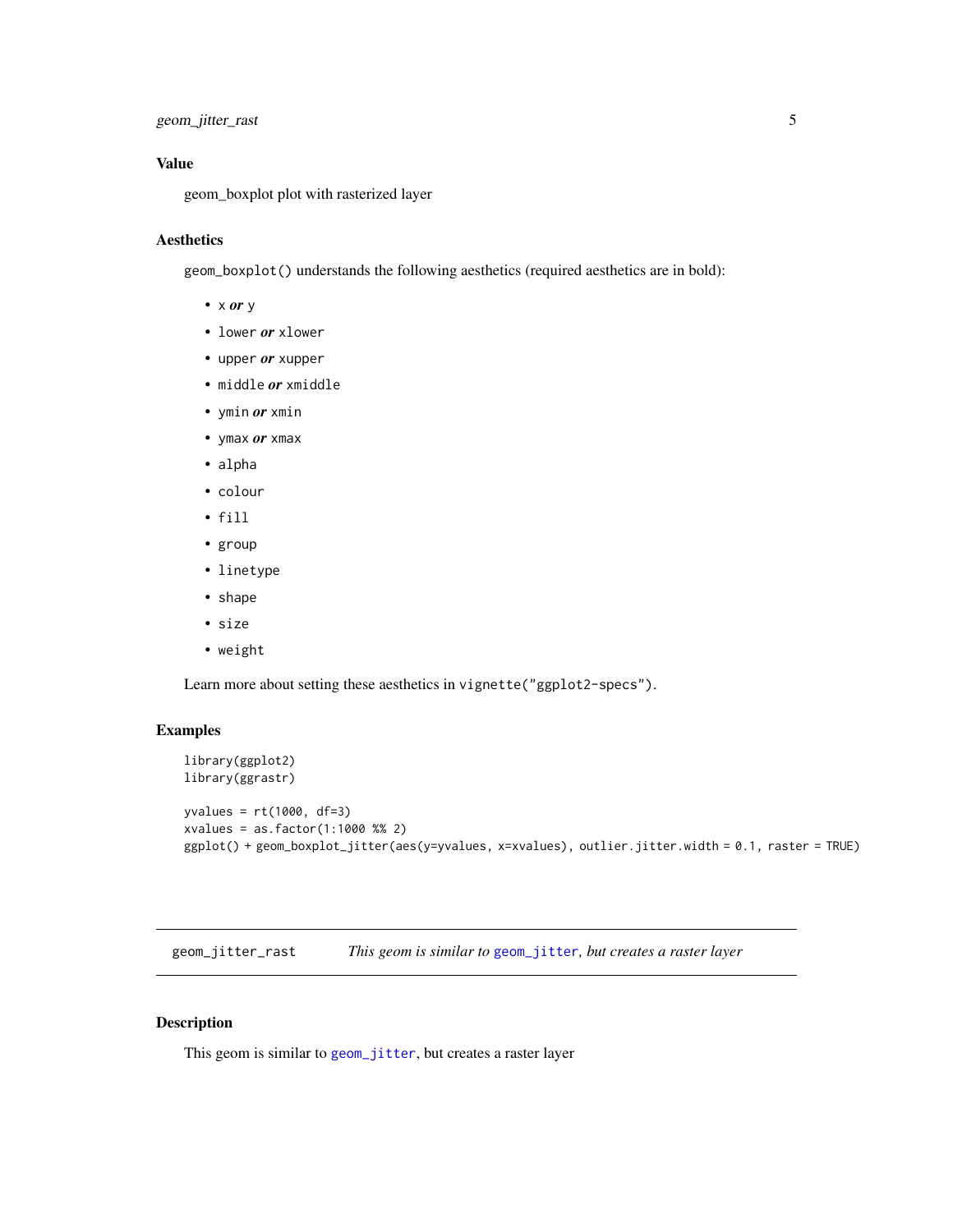#### Usage

```
geom_jitter_rast(
  ...,
 raster.dpi = getOption("ggrastr.default.dpi", 300),
 dev = "cairo",
 scale = 1
)
```
#### Arguments

| $\cdots$   | Other arguments passed on to layer (). These are often aesthetics, used to set<br>an aesthetic to a fixed value, like colour = "red" or size = 3. They may also<br>be parameters to the paired geom/stat.                                                                                                                                                                    |
|------------|------------------------------------------------------------------------------------------------------------------------------------------------------------------------------------------------------------------------------------------------------------------------------------------------------------------------------------------------------------------------------|
| raster.dpi | integer Resolution of the rastered image in dots per inch (default=300).                                                                                                                                                                                                                                                                                                     |
| dev        | string Specifies the device used, which can be one of: "cairo", "ragg" or<br>"ragg_png" (default="cairo").                                                                                                                                                                                                                                                                   |
| scale      | numeric Scaling factor to modify the raster object size (default=1). The param-<br>eter 'scale=1' results in an object size that is unchanged, 'scale'>1 increase the<br>size, and 'scale'<1 decreases the size. These parameters are passed to 'height'<br>and 'width' of grid::grid.raster(). Please refer to 'rasterise()' and 'grid::grid.raster()'<br>for more details. |

#### Value

geom\_point\_rast plot with rasterized layer

#### Aesthetics

geom\_point() understands the following aesthetics (required aesthetics are in bold):

• x

- y
- alpha
- colour
- fill
- group
- shape
- size
- stroke

Learn more about setting these aesthetics in vignette("ggplot2-specs").

<span id="page-5-0"></span>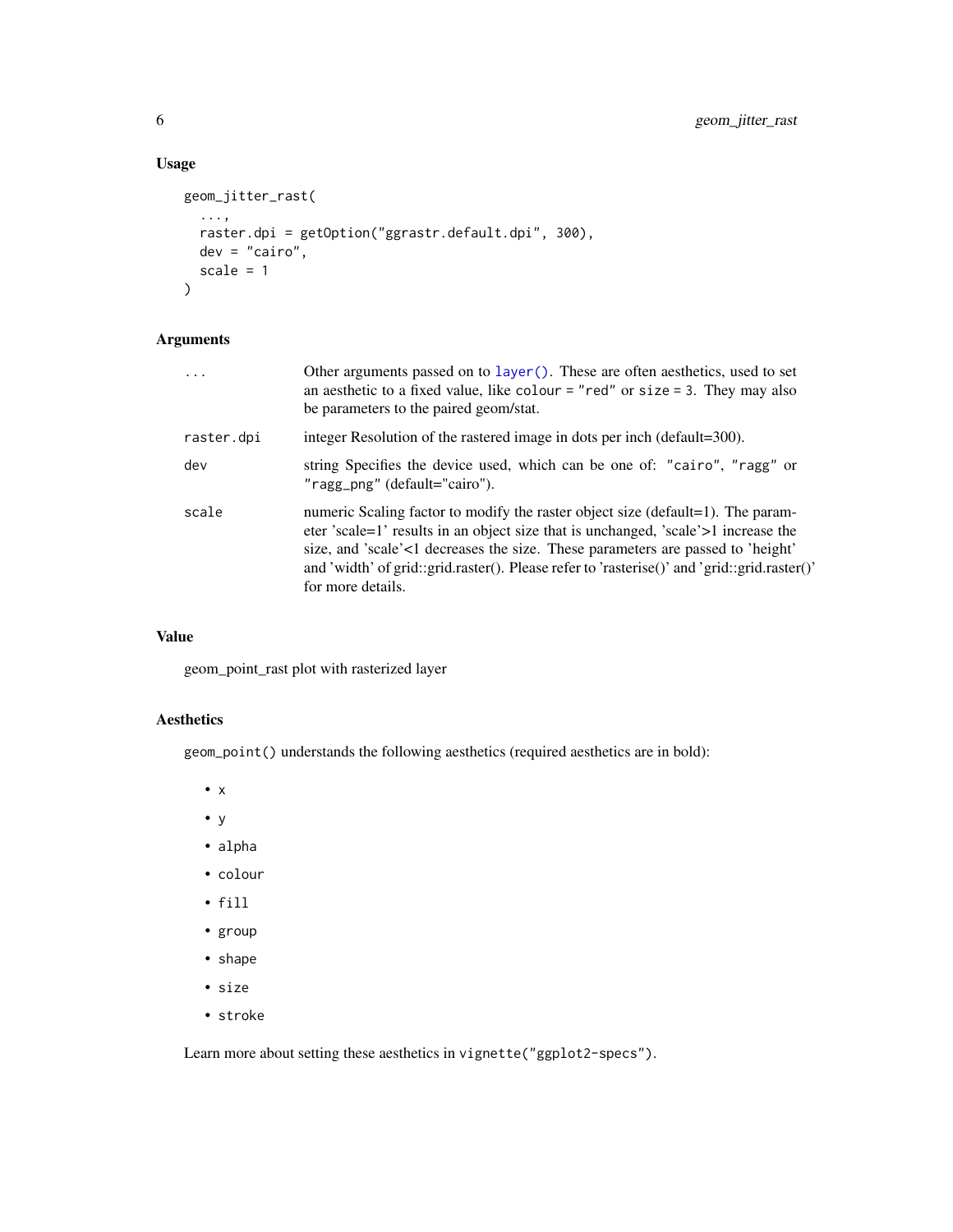<span id="page-6-0"></span>geom\_point\_rast 7

#### Examples

```
library(ggplot2)
library(ggrastr)
```

```
ggplot(mpg) + geom_jitter_rast(aes(x = factor(cyl), y = hwy), raster.dpi = 600)
```
geom\_point\_rast *This geom is similar to* [geom\\_point](#page-0-0)*, but creates a raster layer*

#### Description

This geom is similar to [geom\\_point](#page-0-0), but creates a raster layer

#### Usage

```
geom_point_rast(
  ...,
 raster.dpi = getOption("ggrastr.default.dpi", 300),
 dev = "cairo",scale = 1
)
```
#### Arguments

| $\cdots$   | Other arguments passed on to layer (). These are often aesthetics, used to set<br>an aesthetic to a fixed value, like colour = "red" or size = 3. They may also<br>be parameters to the paired geom/stat.                                                                                                                                                                    |
|------------|------------------------------------------------------------------------------------------------------------------------------------------------------------------------------------------------------------------------------------------------------------------------------------------------------------------------------------------------------------------------------|
| raster.dpi | integer Resolution of the rastered image in dots per inch (default=300).                                                                                                                                                                                                                                                                                                     |
| dev        | string Specifies the device used, which can be one of: "cairo", "ragg" or<br>"ragg_png" (default="cairo").                                                                                                                                                                                                                                                                   |
| scale      | numeric Scaling factor to modify the raster object size (default=1). The param-<br>eter 'scale=1' results in an object size that is unchanged, 'scale'>1 increase the<br>size, and 'scale'<1 decreases the size. These parameters are passed to 'height'<br>and 'width' of grid::grid.raster(). Please refer to 'rasterise()' and 'grid::grid.raster()'<br>for more details. |

#### Value

geom\_point plot with rasterized layer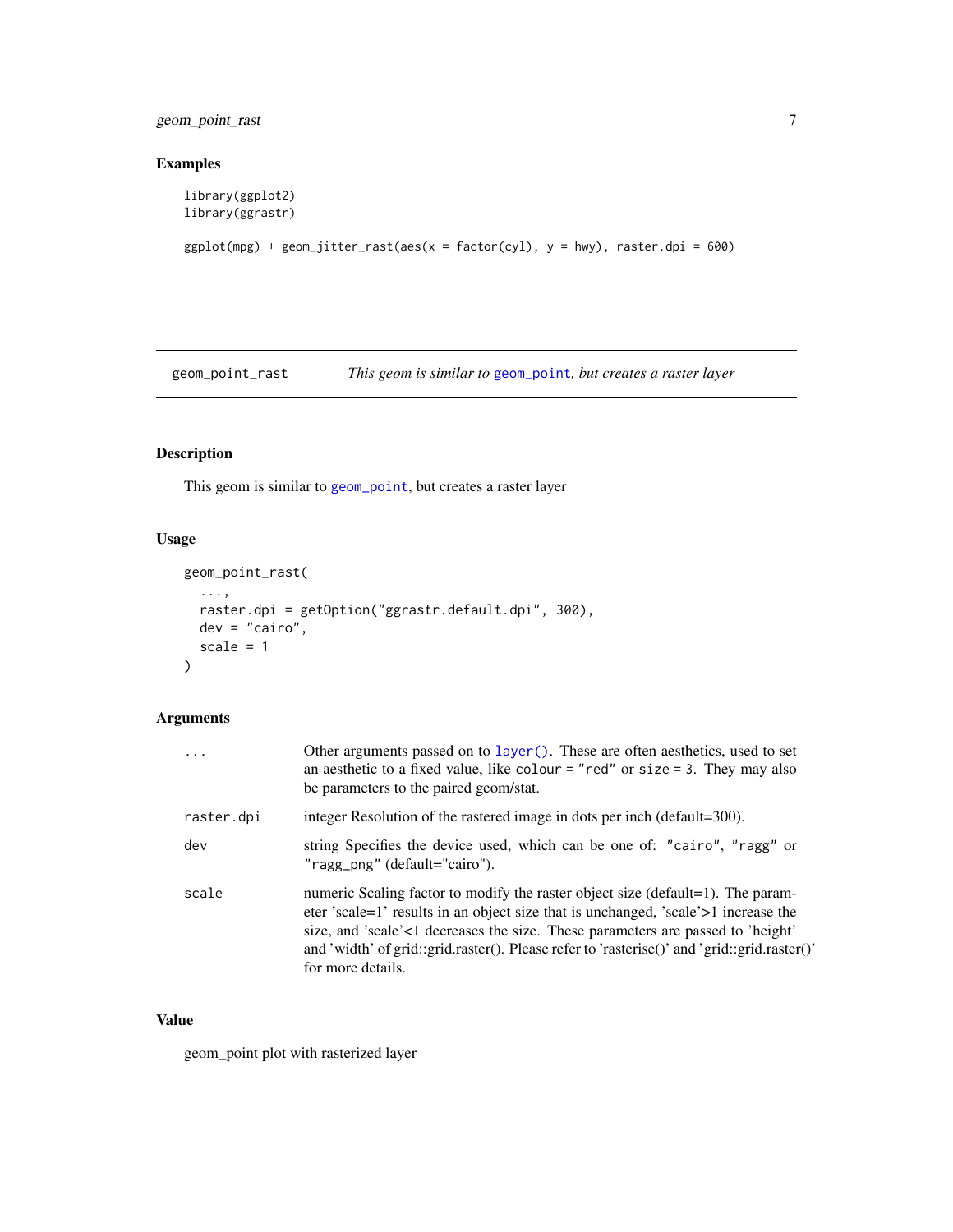#### Aesthetics

geom\_point() understands the following aesthetics (required aesthetics are in bold):

- x
- y
- alpha
- colour
- fill
- group
- shape
- size
- stroke

Learn more about setting these aesthetics in vignette("ggplot2-specs").

#### Examples

```
library(ggplot2)
library(ggrastr)
ggplot() + geom_point_rast(aes(x=rnorm(1000), y=rnorm(1000)), raster.dpi=600)
```
geom\_quasirandom\_rast *This geom is similar to* [geom\\_quasirandom](#page-0-0)*, but creates a raster layer*

#### Description

This geom is similar to [geom\\_quasirandom](#page-0-0), but creates a raster layer

#### Usage

```
geom_quasirandom_rast(
  ...,
 width = NULL,varwidth = FALSE,bandwidth = 0.5,
 nbins = NULL,
 method = "quasirandom",
 groupOnX = NULL,dodge.width = 0,
 raster.dpi = getOption("ggrastr.default.dpi", 300),
 dev = "cairo",
  scale = 1)
```
<span id="page-7-0"></span>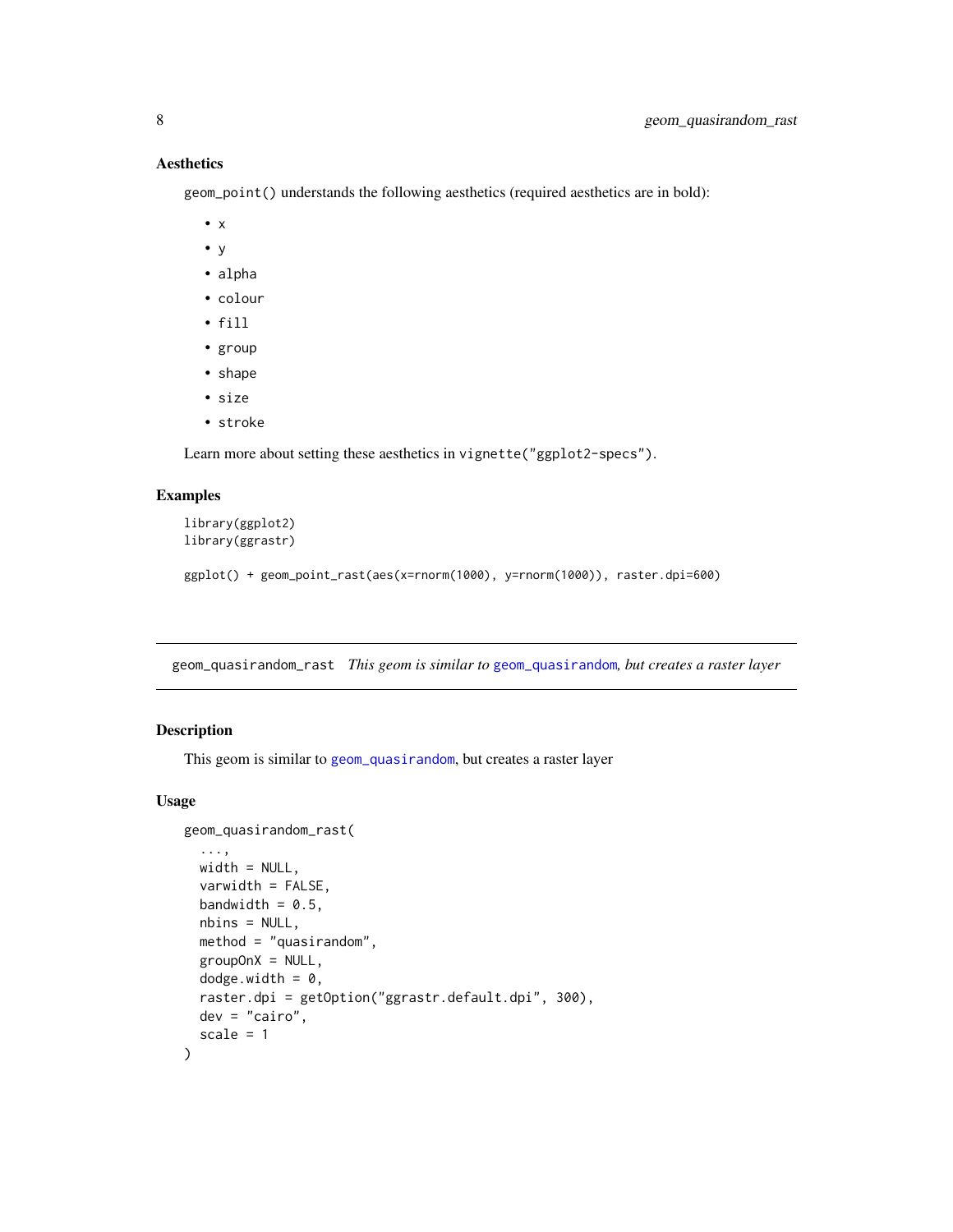#### <span id="page-8-0"></span>Arguments

| .           | Other arguments passed on to layer (). These are often aesthetics, used to set<br>an aesthetic to a fixed value, like colour = "red" or size = 3. They may also<br>be parameters to the paired geom/stat.                                                                                                                                                                                                                                                        |
|-------------|------------------------------------------------------------------------------------------------------------------------------------------------------------------------------------------------------------------------------------------------------------------------------------------------------------------------------------------------------------------------------------------------------------------------------------------------------------------|
| width       | the maximum amount of spread (default: 0.4)                                                                                                                                                                                                                                                                                                                                                                                                                      |
| varwidth    | vary the width by the relative size of each group                                                                                                                                                                                                                                                                                                                                                                                                                |
| bandwidth   | the bandwidth adjustment to use when calculating density Smaller numbers (<<br>1) produce a tighter "fit". (default: 0.5)                                                                                                                                                                                                                                                                                                                                        |
| nbins       | the number of bins used when calculating density (has little effect with quasir-<br>andom/random distribution)                                                                                                                                                                                                                                                                                                                                                   |
| method      | the method used for distributing points (quasirandom, pseudorandom, smiley or<br>frowney)                                                                                                                                                                                                                                                                                                                                                                        |
| group0nX    | if TRUE then jitter is added to the x axis and if FALSE jitter is added to the<br>y axis. Prior to v0.6.0, the default NULL causes the function to guess which<br>axis is the categorical one based on the number of unique entries in each. This<br>could result in unexpected results when the x variable has few unique values<br>and so in v0.6.0 the default was changed to always jitter on the x axis unless<br>groupOnX=FALSE. Also consider coord_flip. |
| dodge.width | Amount by which points from different aesthetic groups will be dodged. This<br>requires that one of the aesthetics is a factor.                                                                                                                                                                                                                                                                                                                                  |
| raster.dpi  | integer Resolution of the rastered image in dots per inch (default=300).                                                                                                                                                                                                                                                                                                                                                                                         |
| dev         | string Specifies the device used, which can be one of: "cairo", "ragg" or<br>"ragg_png" (default="cairo").                                                                                                                                                                                                                                                                                                                                                       |
| scale       | numeric Scaling factor to modify the raster object size (default=1). The param-<br>eter 'scale=1' results in an object size that is unchanged, 'scale'>1 increase the<br>size, and 'scale'<1 decreases the size. These parameters are passed to 'height'<br>and 'width' of grid::grid.raster(). Please refer to 'rasterise()' and 'grid::grid.raster()'<br>for more details.                                                                                     |

#### Value

geom\_quasirandom plot with rasterized layer

#### Aesthetics

geom\_point() understands the following aesthetics (required aesthetics are in bold):

- x
- y
- alpha
- colour
- fill
- group
- shape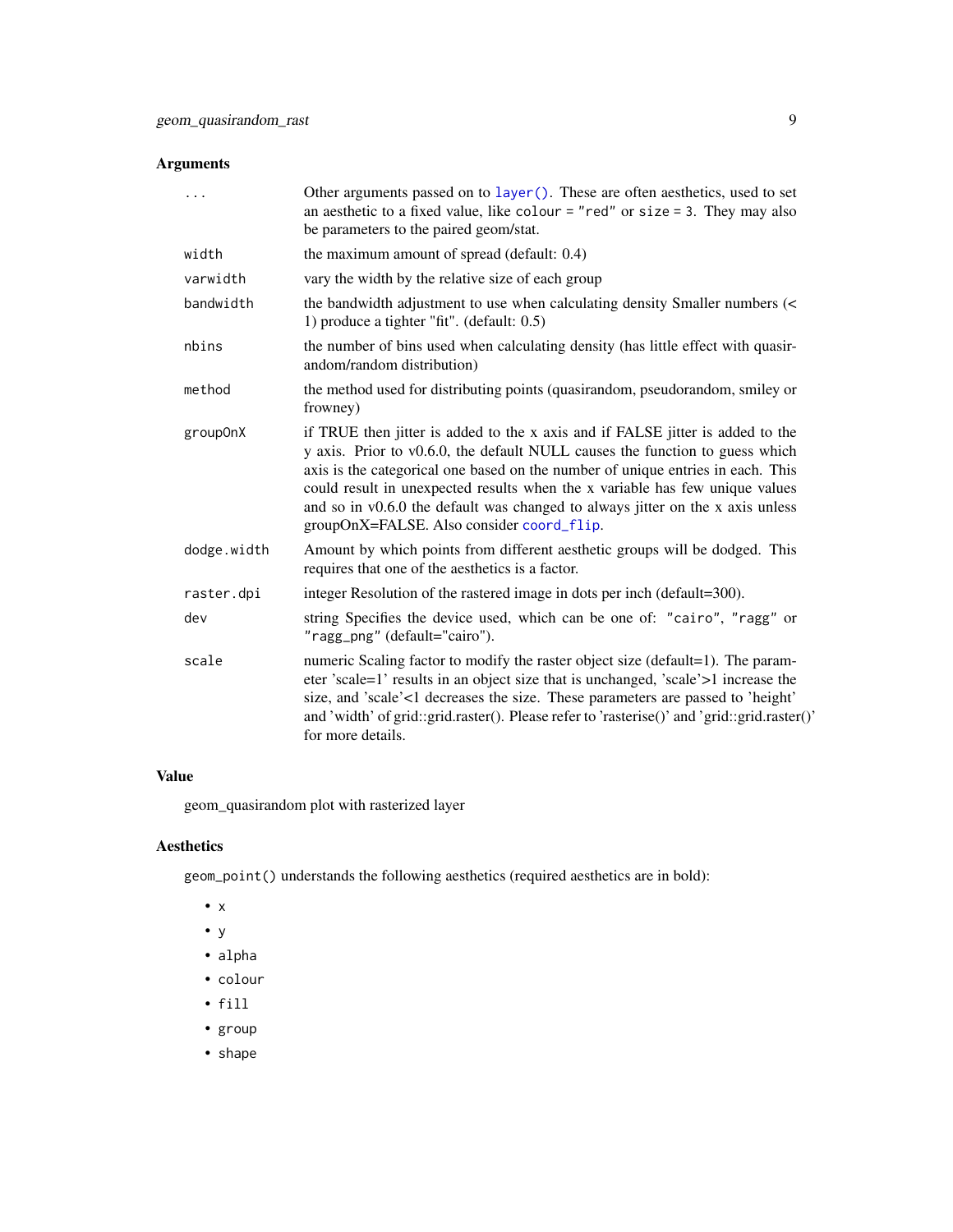- size
- stroke

Learn more about setting these aesthetics in vignette("ggplot2-specs").

#### Examples

```
library(ggplot2)
library(ggrastr)
```

```
ggplot(mtcars) + geom-quasirandom_rrast(aes(x = factor(cyl), y = mpg), raster.dpi = 600)
```
geom\_tile\_rast *This geom is similar to* [geom\\_tile](#page-0-0)*, but creates a raster layer*

#### Description

This geom is similar to [geom\\_tile](#page-0-0), but creates a raster layer

#### Usage

```
geom_tile_rast(
  ...,
 raster.dpi = getOption("ggrastr.default.dpi", 300),
 dev = "cairo",scale = 1
)
```
#### Arguments

| $\cdots$   | Other arguments passed on to layer (). These are often aesthetics, used to set<br>an aesthetic to a fixed value, like colour = "red" or size = 3. They may also<br>be parameters to the paired geom/stat.                                                                                                                                                                    |
|------------|------------------------------------------------------------------------------------------------------------------------------------------------------------------------------------------------------------------------------------------------------------------------------------------------------------------------------------------------------------------------------|
| raster.dpi | integer Resolution of the rastered image in dots per inch (default=300).                                                                                                                                                                                                                                                                                                     |
| dev        | string Specifies the device used, which can be one of: "cairo", "ragg" or<br>"ragg_png" (default="cairo").                                                                                                                                                                                                                                                                   |
| scale      | numeric Scaling factor to modify the raster object size (default=1). The param-<br>eter 'scale=1' results in an object size that is unchanged, 'scale'>1 increase the<br>size, and 'scale'<1 decreases the size. These parameters are passed to 'height'<br>and 'width' of grid::grid.raster(). Please refer to 'rasterise()' and 'grid::grid.raster()'<br>for more details. |

#### Value

geom\_tile plot with rasterized layer

<span id="page-9-0"></span>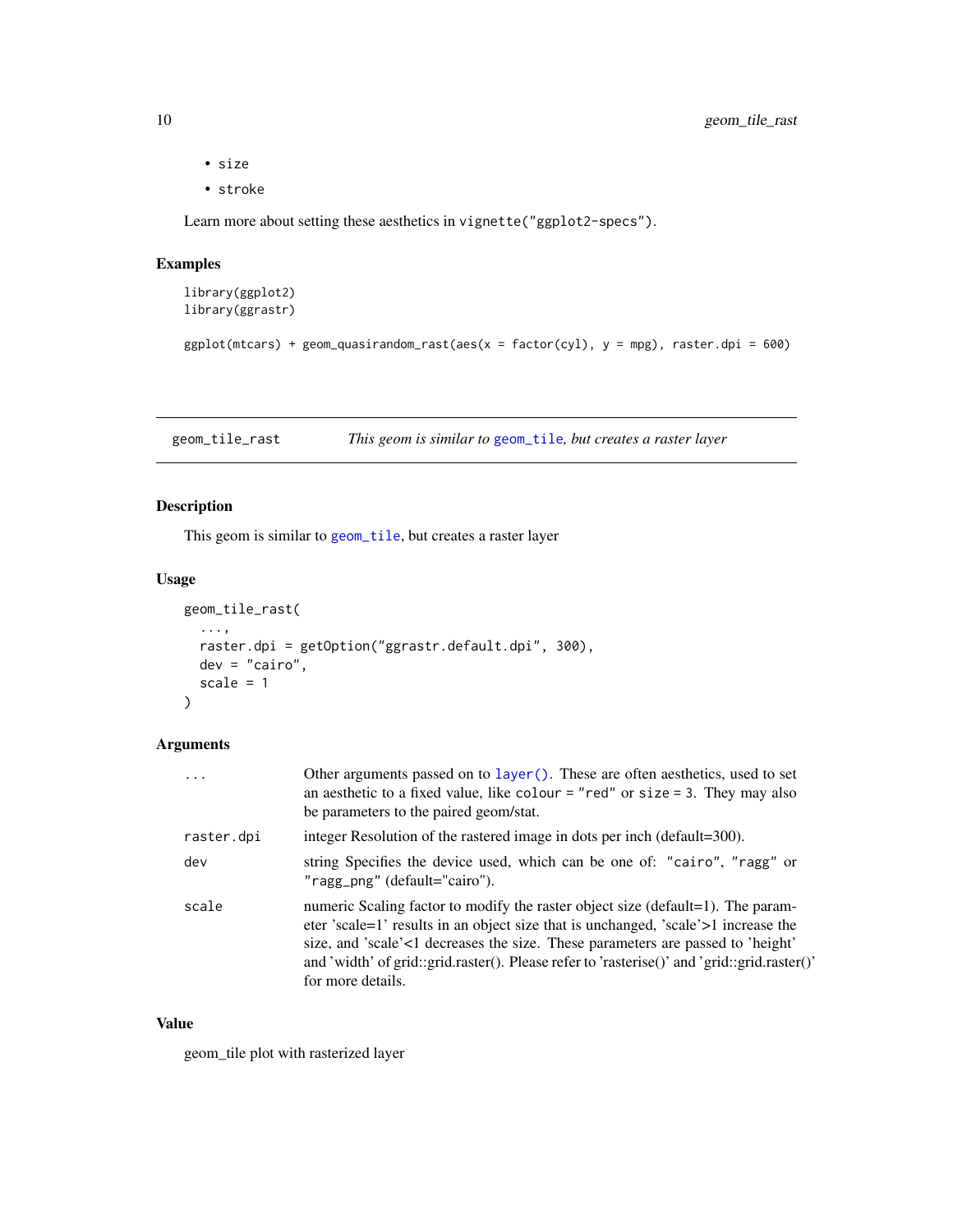#### <span id="page-10-0"></span>Aesthetics

geom\_tile() understands the following aesthetics (required aesthetics are in bold):

- x
- y
- alpha
- colour
- fill
- group
- height
- linetype
- size
- width

Learn more about setting these aesthetics in vignette("ggplot2-specs").

#### Examples

```
library(ggplot2)
library(ggrastr)
coords <- expand.grid(1:100, 1:100)
coords$Value <- 1 / apply(as.matrix(coords), 1, function(x) sum((x - c(50, 50))^2)^0.01)
```

```
ggplot(coords) + geom_tile_rast(aes(x=Var1, y=Var2, fill=Value))
```
geom\_violin\_rast *This geom is similar to* [geom\\_violin](#page-0-0)*, but creates a raster layer*

#### Description

This geom is similar to [geom\\_violin](#page-0-0), but creates a raster layer

#### Usage

```
geom_violin_rast(
  ...,
 raster.dpi = getOption("ggrastr.default.dpi", 300),
 dev = "cairo",
  scale = 1)
```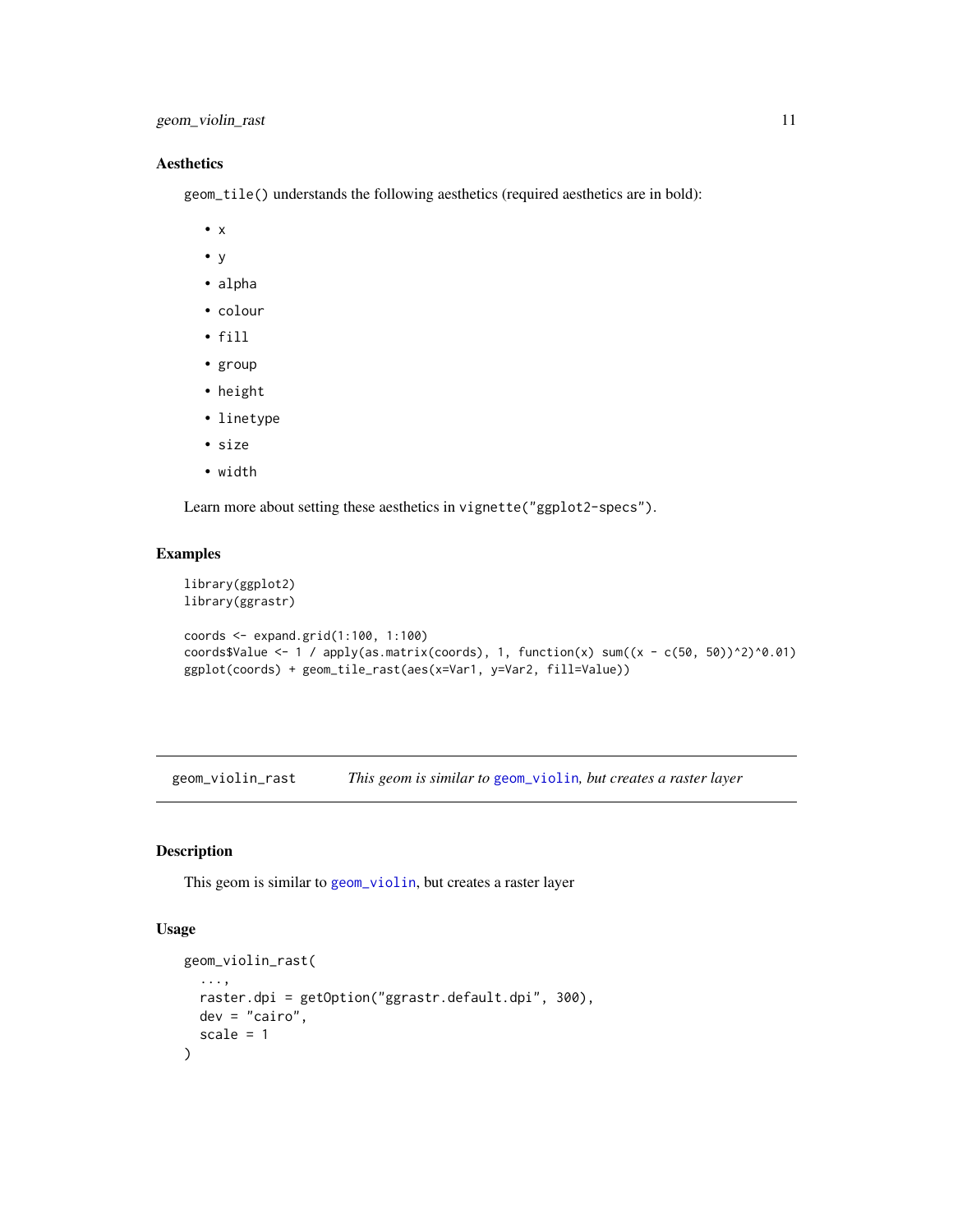#### <span id="page-11-0"></span>Arguments

| .          | Other arguments passed on to layer (). These are often aesthetics, used to set<br>an aesthetic to a fixed value, like colour = "red" or size = 3. They may also<br>be parameters to the paired geom/stat.                                                                                                                                                                    |
|------------|------------------------------------------------------------------------------------------------------------------------------------------------------------------------------------------------------------------------------------------------------------------------------------------------------------------------------------------------------------------------------|
| raster.dpi | integer Resolution of the rastered image in dots per inch (default=300).                                                                                                                                                                                                                                                                                                     |
| dev        | string Specifies the device used, which can be one of: "cairo", "ragg" or<br>"ragg_png" (default="cairo").                                                                                                                                                                                                                                                                   |
| scale      | numeric Scaling factor to modify the raster object size (default=1). The param-<br>eter 'scale=1' results in an object size that is unchanged, 'scale'>1 increase the<br>size, and 'scale'<1 decreases the size. These parameters are passed to 'height'<br>and 'width' of grid::grid.raster(). Please refer to 'rasterise()' and 'grid::grid.raster()'<br>for more details. |

#### Value

geom\_violin\_rast plot with rasterized layer

#### Aesthetics

geom\_violin() understands the following aesthetics (required aesthetics are in bold):

- x
- $\bullet$  y
- alpha
- colour
- fill
- group
- linetype
- size
- weight

Learn more about setting these aesthetics in vignette("ggplot2-specs").

#### Examples

```
library(ggplot2)
library(ggrastr)
ggplot(mpg) + geom\_violin\_rast(aes(x = factor(cyl), y = hwy), raster.dpi = 600)
```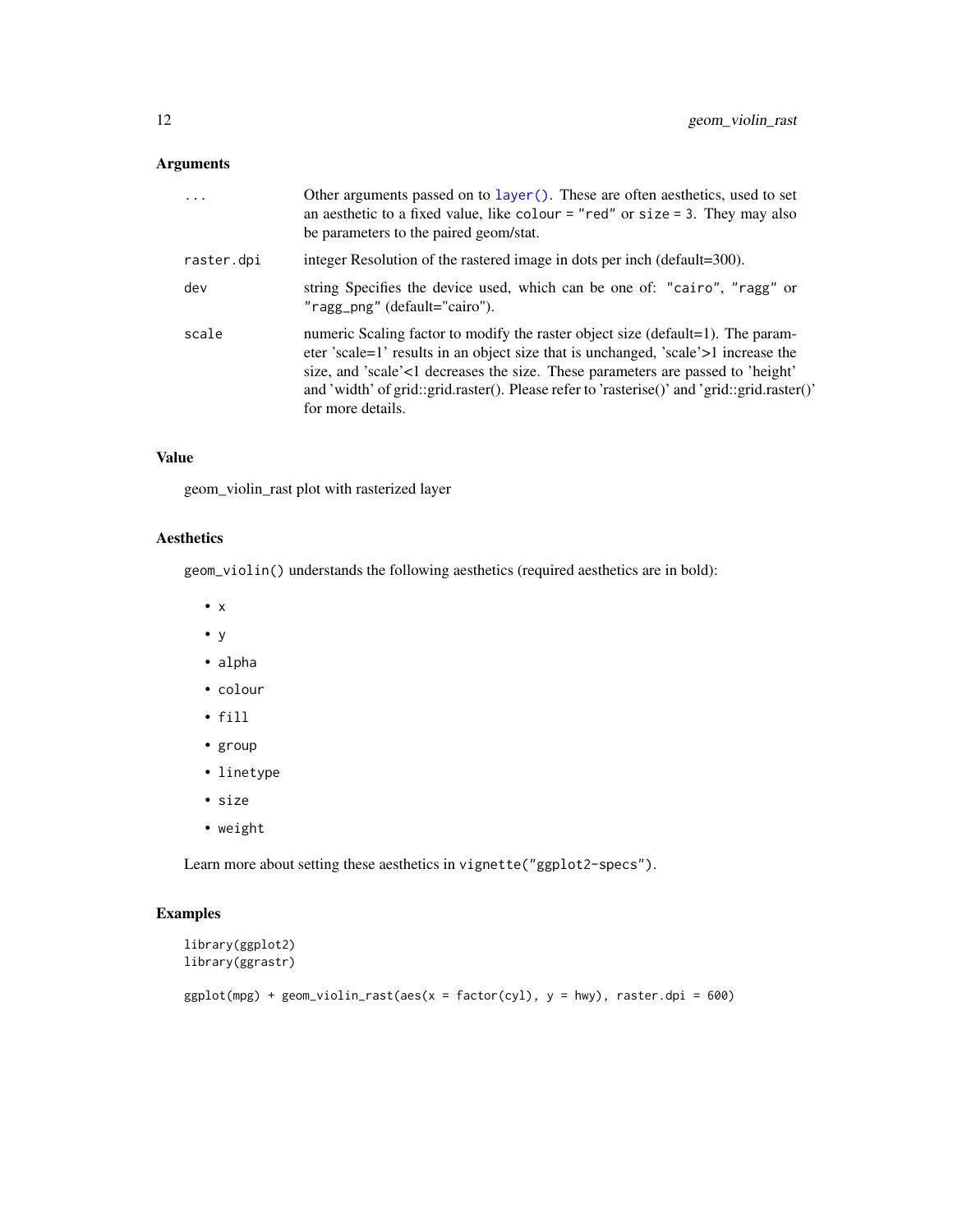<span id="page-12-0"></span>

#### Description

Rasterise ggplot layers Takes a ggplot object or a layer as input and renders their graphical output as a raster.

#### Usage

```
rasterise(input, ...)
## S3 method for class 'Layer'
rasterise(input, dpi = NULL, dev = "cairo", scale = 1, ...)
## S3 method for class 'list'
rasterise(input, dpi = NULL, dev = "cairo", scale = 1, ...)
## S3 method for class 'ggplot'
rasterise(
  input,
  layers = c("Point", "Tile"),
 dpi = NULL,dev = "cairo",
  scale = 1,
  ...
)
```
rasterize(input, ...)

| input     | ggplot plot object to rasterize                                                                                                                                                                                                                                                                                                                                              |
|-----------|------------------------------------------------------------------------------------------------------------------------------------------------------------------------------------------------------------------------------------------------------------------------------------------------------------------------------------------------------------------------------|
| $\ddotsc$ | other arguments                                                                                                                                                                                                                                                                                                                                                              |
| dpi       | integer Sets the desired resolution in dots per inch (default=NULL).                                                                                                                                                                                                                                                                                                         |
| dev       | string Specifies the device used, which can be one of: "cairo", "ragg" or<br>"ragg_png" (default="cairo").                                                                                                                                                                                                                                                                   |
| scale     | numeric Scaling factor to modify the raster object size (default=1). The param-<br>eter 'scale=1' results in an object size that is unchanged, 'scale'>1 increase the<br>size, and 'scale'<1 decreases the size. These parameters are passed to 'height'<br>and 'width' of grid::grid.raster(). Please refer to 'rasterise()' and 'grid::grid.raster()'<br>for more details. |
| layers    | list of layer types that should be rasterized                                                                                                                                                                                                                                                                                                                                |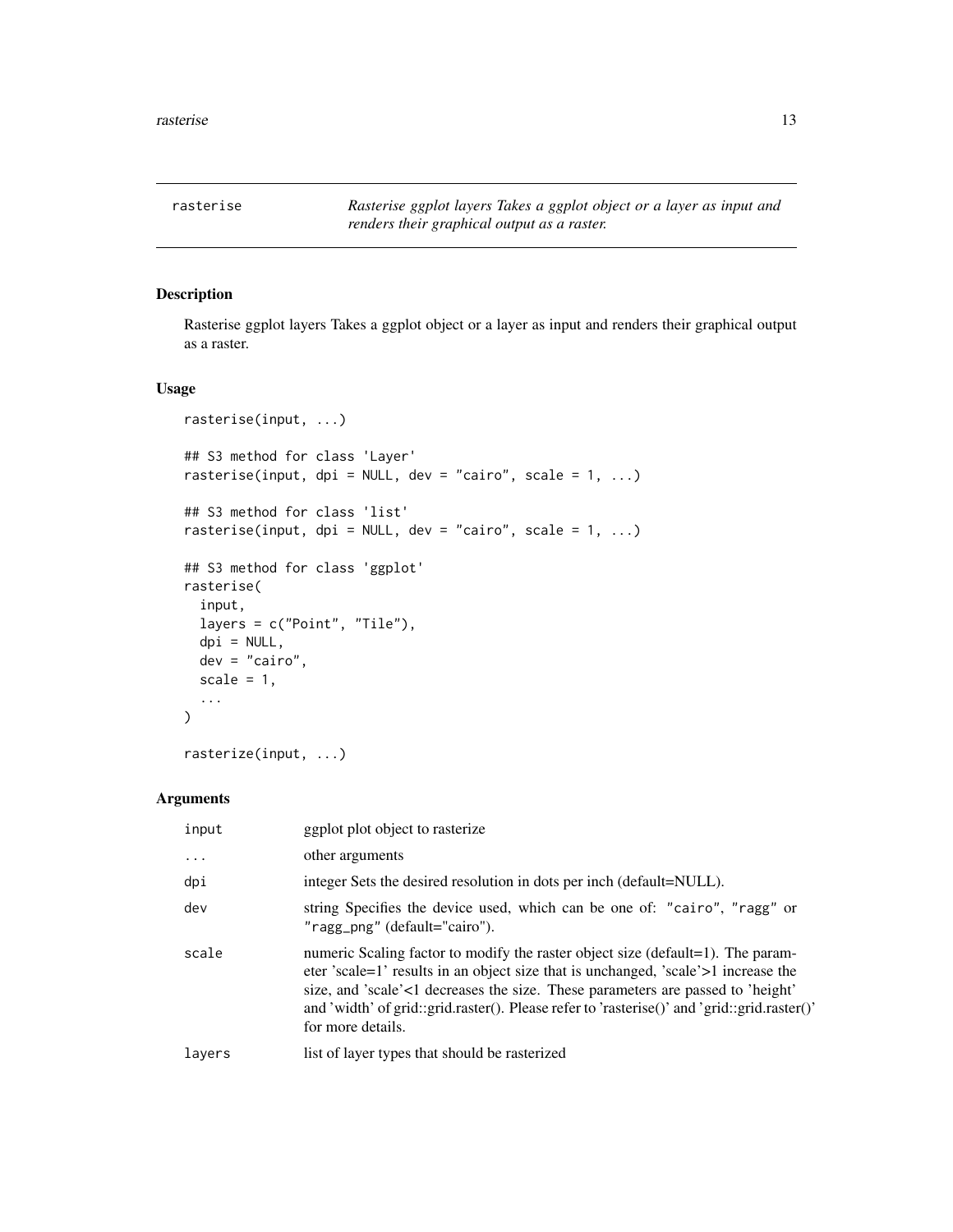#### <span id="page-13-0"></span>Details

The default dpi (NULL (i.e. let the device decide)) can conveniently be controlled by setting the option "ggrastr.default.dpi" (e.g. options("ggrastr.default.dpi" = 30) for drafting).

#### Value

A modified Layer object.

#### Author(s)

Teun van den Brand <t.vd.brand@nki.nl>

#### Examples

```
require(ggplot2)
# `rasterise()` is used to wrap layers
ggplot(pressure, aes(temperature, pressure)) +
 rasterise(geom_line())
# The `dpi` argument controls resolution
ggplot(faithful, aes(eruptions, waiting)) +
 rasterise(geom_point(), dpi = 5)
# The `dev` argument offers a few options for devices
require(ragg)
ggplot(diamonds, aes(carat, depth, z = price)) +
 rasterise(stat_summary_hex(), dev = "ragg")
# The `scale` argument allows you to render a 'big' plot in small window, or vice versa.
ggplot(faithful, aes(eruptions, waiting)) +
 rasterise(geom_point(), scale = 4)
```
theme\_pdf *Pretty theme*

#### Description

Pretty theme

#### Usage

theme\_pdf(show.ticks = TRUE, legend.pos = NULL)

| show.ticks | boolean Whether to show x- and y-ticks (default=TRUE).     |
|------------|------------------------------------------------------------|
| legend.pos | Vector with x and y position of the legend (default=NULL). |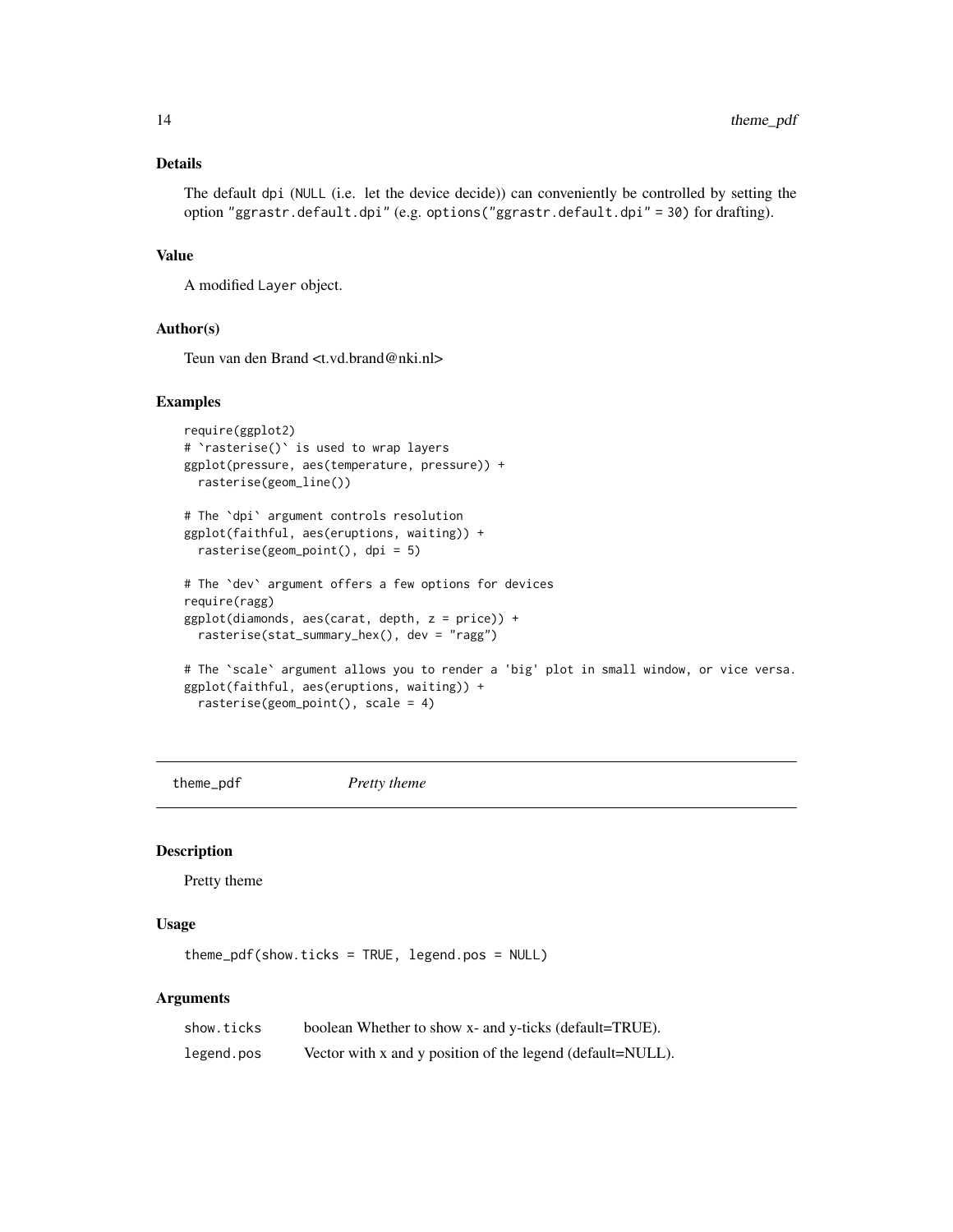#### theme\_pdf 15

#### Value

ggplot2 with plot ticks and positioned legend

#### Examples

```
library(ggplot2)
library(ggrastr)
```

```
data = rnorm(100)
colors = (1:100/100)
ggplot() + geom_point(aes(x=data, y=data, color=colors)) + theme_pdf(FALSE, legend.pos=c(1, 1))
```